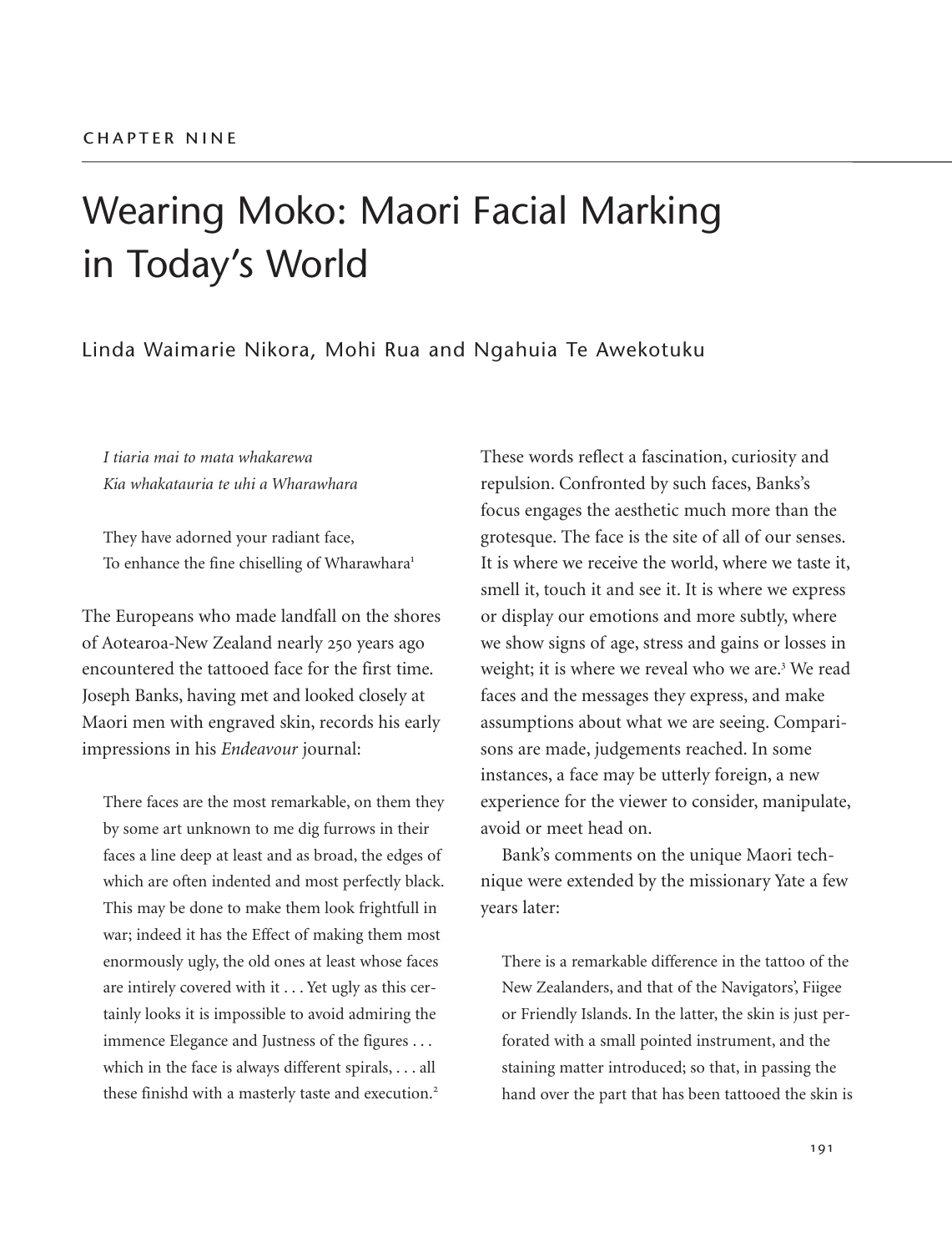

107 John Sylvester, *Portrait of Te Pehi Kupe, with full tattoo on face and wearing European clothes*, *c*. 1826, watercolour.

smooth, and the surface is fair; whilst in the former, the incision is very deep, and leaves furrows and ridges so uneven, that in some places, when long enough, it would be possible to lay a pin, which would be nearly buried in them. 4

Another early admirer was the wandering artist Augustus Earle, whose response was similar to Banks, describing one encounter with a frisson of horror:

their faces rendered hideous by being tattooed all over, showing by the fire light quite a bright blue. 5

He later befriended a *ta moko* artist, whom he considered a great natural genius, and thus

emerged the following rather breathless account:

The art of tattooing has been brought to such perfection here, that whenever we have seen a New Zealander whose skin is thus ornamented, we have admired him. . . . I was astonished to see with what boldness and precision Aranghie drew his designs upon the skin, and what beautiful ornaments he produced; no rule and compasses could be more exact than the lines and circles he formed. 6

Ambivalence, a mix of horror and admiration, pervades this early writing. As the colony was established, a more condemning, sanctimonious attitude prevailed, when the *moko* of the Maori face, however chiefly, became a metaphor for what must be confronted and removed. Or, if at all possible, reconfigured to suit the colonizing norm.



108 Charles Rodius, *Chief of Otargo, New Zeeland*, 1834, pencil and charcoal.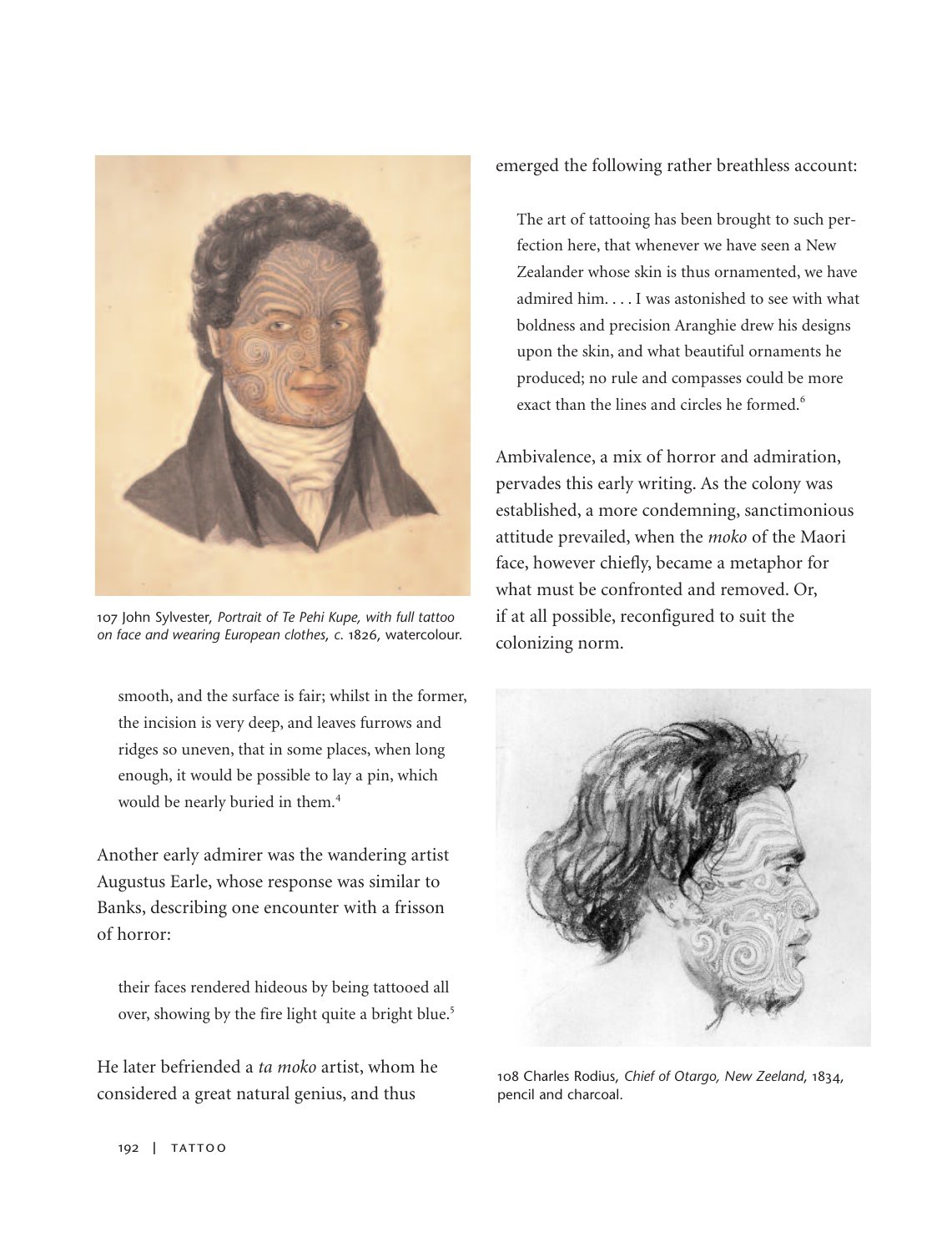

109 Charles Rodius, *Edanghe from Long Island*, 1834, pencil.

One of the first to pass judgement and actively condemn the practice of *ta moko* was Samuel Marsden of the Church Missionary Society. He arrived in 1814, and recorded in his journal:

Tooi informed us that his brother Korro Korro wished him to be tattoed. We told him that it was a very foolish and ridiculous custom, and as he had seen so much of civil life he should now lay aside

the barbarous customs of his country and adopt those of civilized nations. 7

To adapt successfully to 'civilized life', the Maori male had literally to change face – or at least refuse to modify or mark the one he was born with. Another pioneer missionary, John Leddiard Nicholas, observed that it merely served: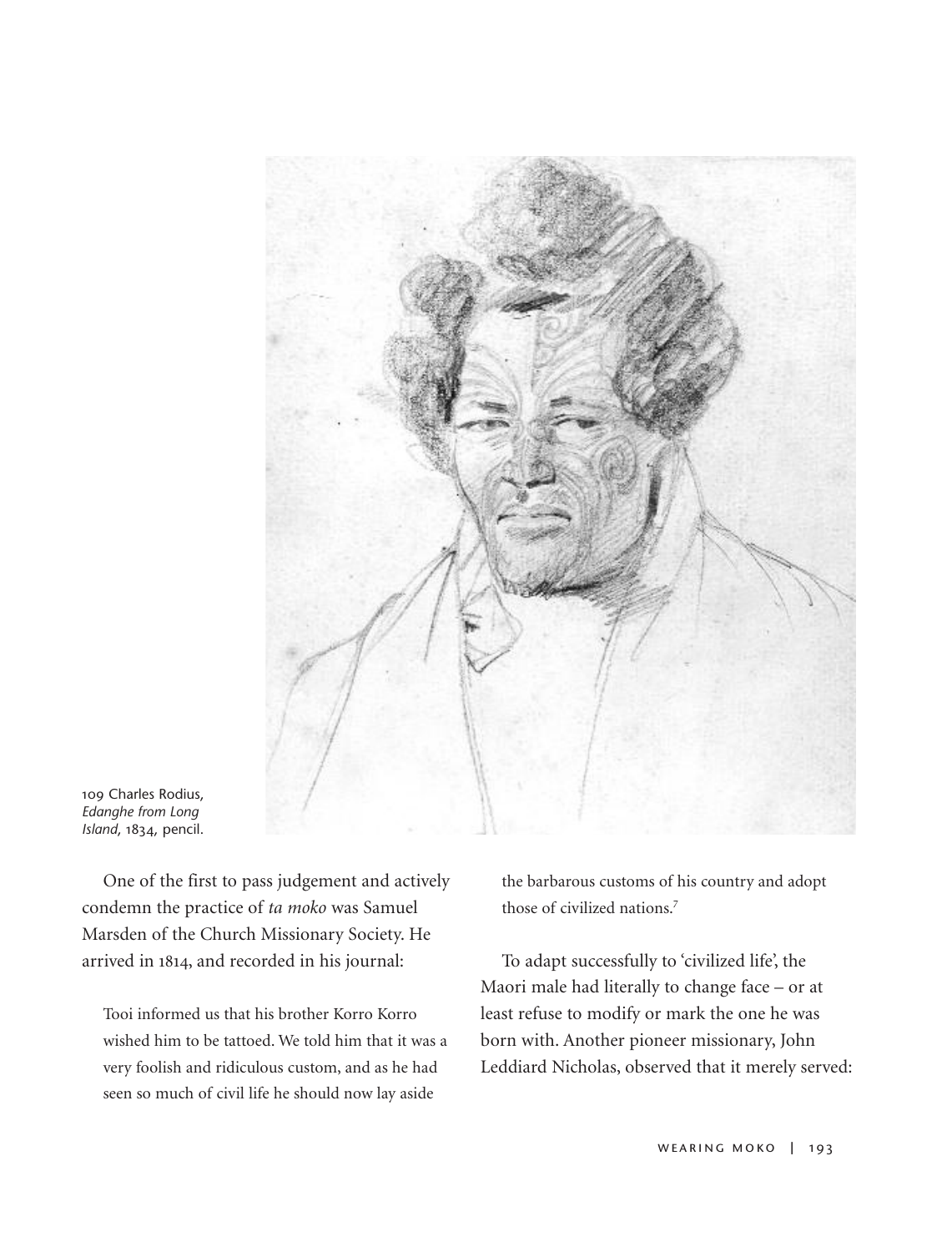The absurd and preposterous notion of its being a most elegant embellishment, while on the contrary it makes them appear truly hideous . . . It is hoped that this barbarous practice will be abolished in time among the New Zealanders, and that the missionaries will exert all the influence they are possessed of to dissuade them from it. 8

By the mid-nineteenth century, in those trading and missionary centres where Maori and Pakeha engaged with each other, their efforts seemed to be gaining ground.

Tattooing is going out of fashion, partly from the influence of the missionaries, who described it as the Devil's art, but chiefly from the example of the settlers. 9

## moving into the twentieth century

During the period of the Land Wars in the 1860s, there was an active resurgence. The charismatic Tawhiao Matutaera Te Wherowhero, paramount chief and second Maori king, personified resistance to Pakeha invasion; his face was exquisitely adorned, and he encouraged the art's revival.<sup>10</sup> But towards the close of the nineteenth century, the *pukanohi*, the fully marked face, was seen less and less. This prompted a series of souvenir cartes visites by various photographers, and powerfully crafted portraits by artists like Goldie<sup>11</sup> and Lindauer. <sup>12</sup> Maori storytelling also offers this complex *whakatauki*, or saying:

*Kei muri i te awe kapara, he tangata ke Mana e noho te ao nei, he ma.*

After the tattooed face, someone with unmarked skin May claim this world.<sup>13</sup>

For at least two generations into the twentieth century, the *pukanohi* was rarely seen, although there are still aged Maori who recall their childhood and teenage years looking in awe at the faded markings on a venerable old man's face.

For women, the situation was different; their tradition continued, uninterrupted, though the technology witnessed a subtle shift from the scarification of chisels to the flatter technique of needle clusters bound to a punching stick. Over the first four decades of the twentieth century, many women were thus marked, as Michael King observed:

A full *moko* was more obtrusively Maori and less easily reconciled with the pervasive process of Europeanization and newly acquired aesthetic tastes. Women, however, were less vulnerable to these pressures, and female tattooing continued for another century. There was no association of their *moko* with fighting. Female *moko* had connotations of beauty, sex appeal and marriageability, and they became very much an assertion of minority group identity. 14

This celebration of identity, of *whakapapa* – kinship, belonging – remains with Maori today, treasured in the photographs of those beloved *kuia*, and resonant in the contemporary practice and revival of the *pukanohi*, the *mataora* – the fully tattooed face of the contemporary Maori male.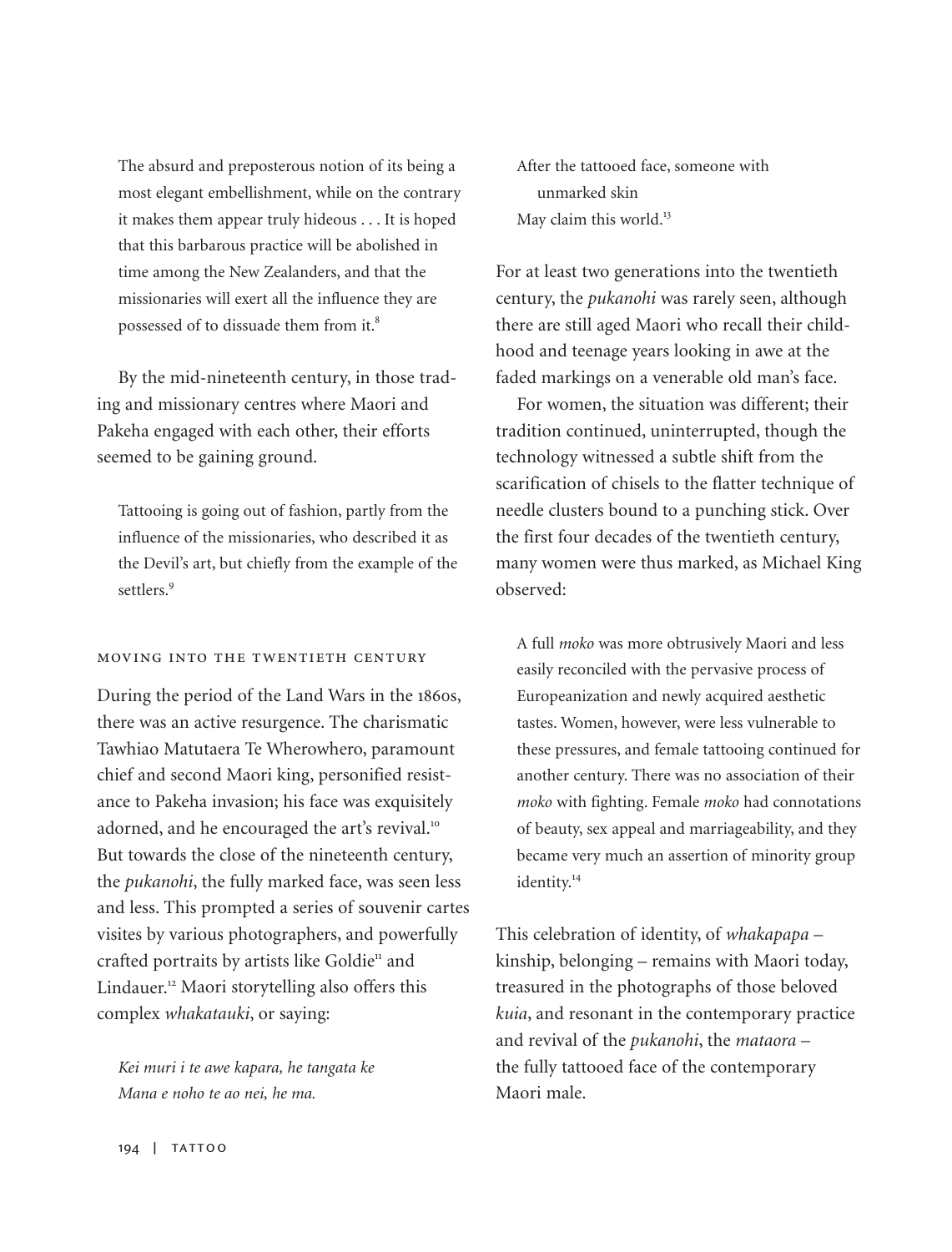

110 Josiah Martin, *Susan*. Rotorua *c*. 1885, black and white, albumen paper print. Half-length portrait of a young Maori woman with a tattooed chin and wearing a *korowai* (cloak decorated with tags). She is wearing a large *hei tiki* (figure) neck ornament and a *huia* feather in her hair, and she is holding a *wahaika* (curved short club) carved with a figure. Her *moko* has been recoloured by the photographer.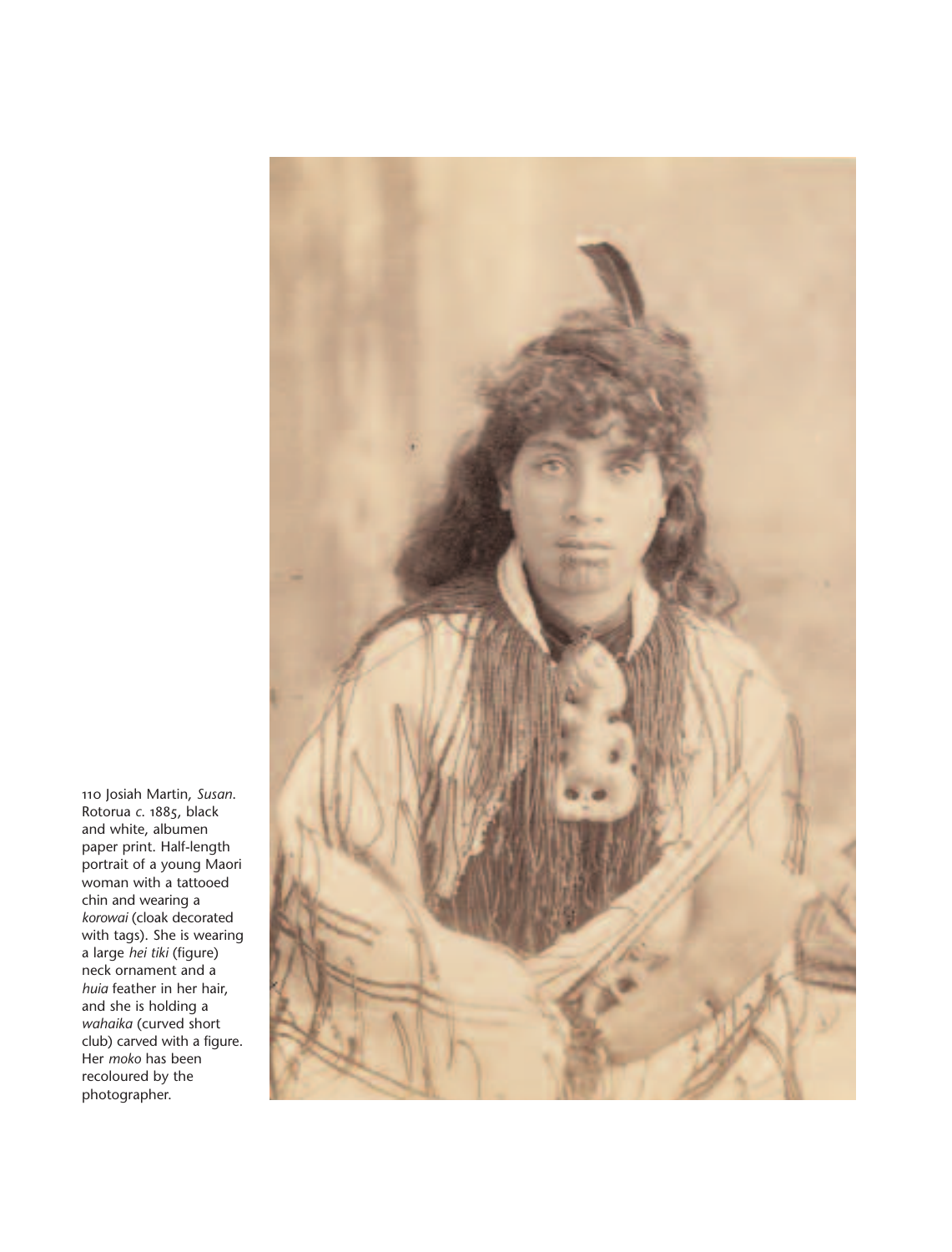

111 Gottfried Lindauer, Ana Rupene and her Daughter, 1878, oil on canvas.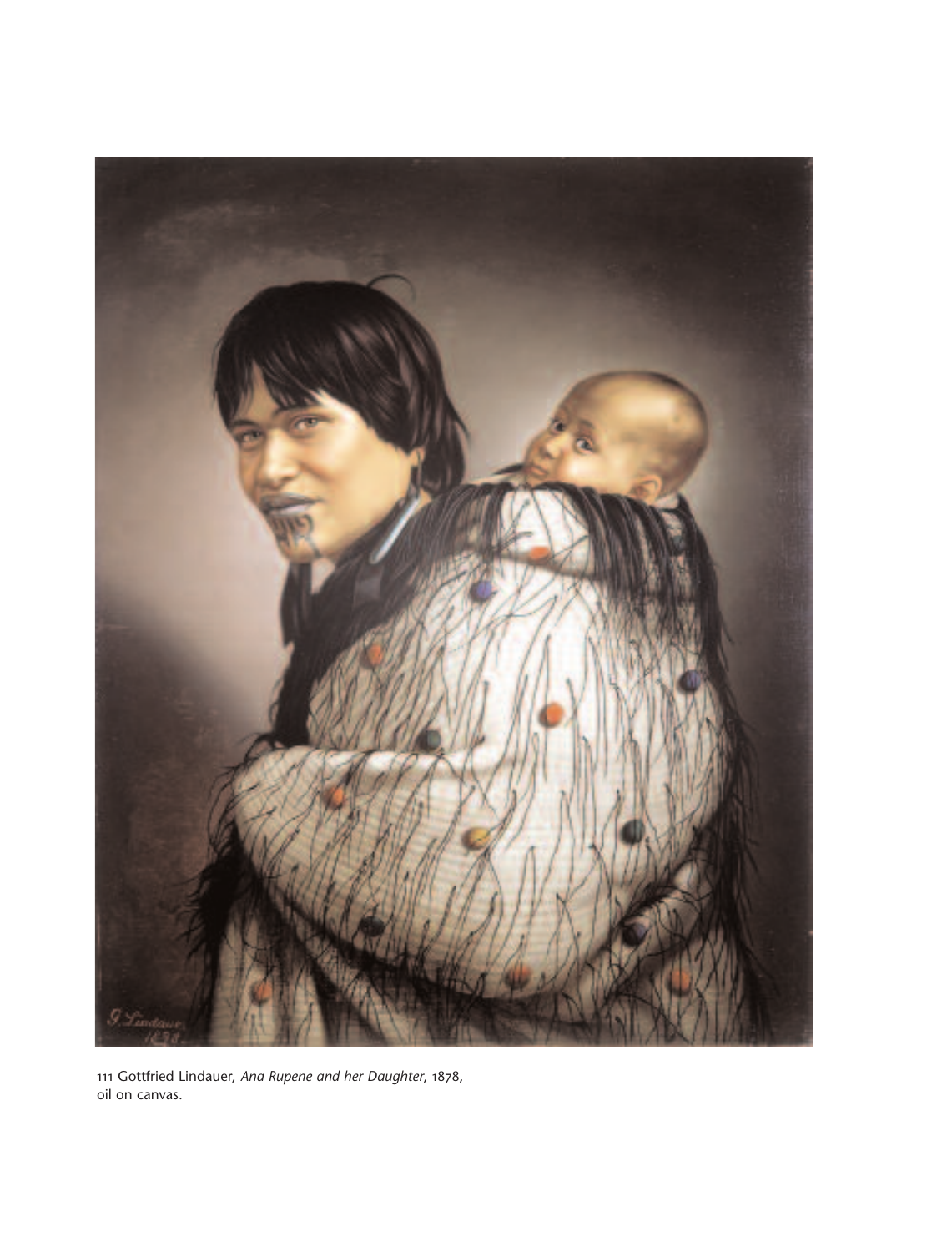### the present day

Our traditions did not die, nor did they disappear. *Mataora* – the living face continues with vigour, force and pride. Electric machines have replaced the bone chisels of earlier times, marking the face with the metal needles of a contemporary artist. As a team of researchers, we are interested in the face that is marked, the face that is seen, that is challenged and feared and admired and demonized. And, more vitally, we are interested in recording the experiences of those that have chosen to carry *moko* upon their faces, to live this commitment.

When the face is patterned, and, in this case, permanently patterned with traditional marks of Aotearoa, the wearer and their newly acquired 'face' is transformed from one identity to another. The transition is instantaneous. They are a new person. The wearer must find a way to integrate their 'new look', their new being in the world, along with the assumptions, expectations and reactions they receive from others.

As part of his graduate research, Mohi Rua<sup>15</sup> gathered the opinions, experiences and views of contemporary wearers as they transformed from being unmarked to marked – the process of becoming a wearer of *moko* and living with *moko*. <sup>16</sup> In his work, Rua noted a series of phases in the transformation process. They were: the desire for *moko*; the process of preparing to be and then becoming a wearer; the reactions of others, and the effective coping strategies worked out by the wearer. In the remainder of this chapter, we focus on the reactions from Maori and Pakeha encountered by seven wearers.

These seven included three women with *moko kauae* – inscribed chins – and four men with *pukanohi* – full facial tattoo. It is also notable that the women were all mature – more than 40 years of age and active in the tribal community – and the men were comparatively young, between 25 and 35 at the time of interviewing. Two of the men had tertiary training, and two were between jobs. Six of the seven participants were residing in the rural eastern Bay of Plenty during the study. The thoughts and experiences of these wearers are presented below under pseudonyms to protect their privacy, a position chosen by them.

#### the experiences of *moko* wearers today

Physical difference and modification such as the facial *moko* can invite blatant and piercing stares. Those being viewed can be considered objects of curiosity; to be admired, respected and, for some people, abhorred. Whatever the reason, curiosity abounds as wearers are confronted with the reality of looking different. Hotewa and Korere are both middle-aged Maori women, now used to the probing attentions of the public in response to their *moko kauae*. In a shopping centre, Hotewa was stopped by an elderly Pakeha – European – woman, who commented, after a good long look,

Oh. Sorry I didn't mean to [stare]. I just had to have a good look. Is it real? How long have you had it?

Hotewa was startled by the woman's abruptness and surprised at the number of probing questions. Many wearers believe, however, that Pakeha viewers are genuinely curious about the stories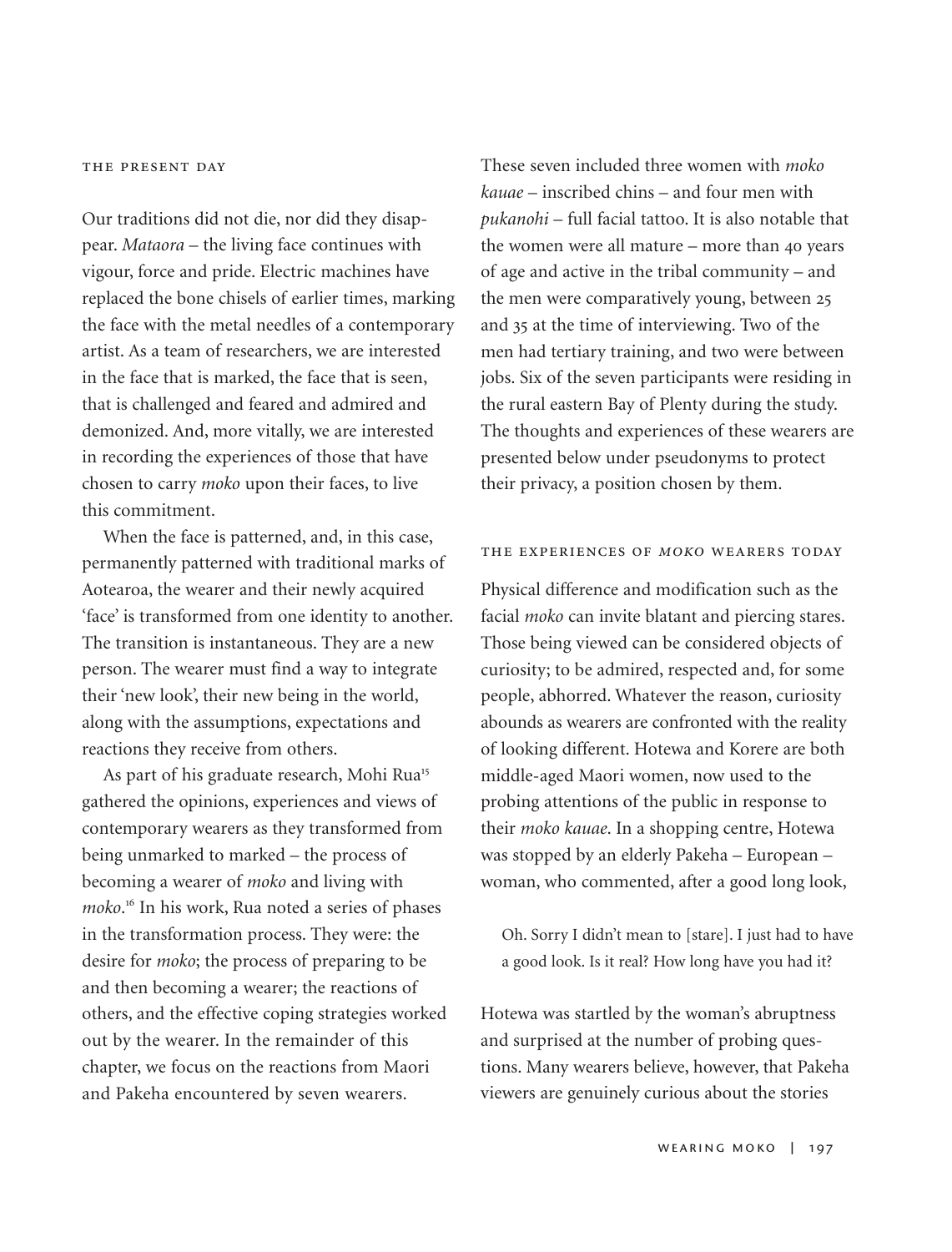

112 Benjamin, Janice and family, Brisbane, 2003. Benjamin is Samoan, but wears Maori *ta moko* to affirm his links with his wife's family. Tattoo artist: Tangaroatuane.

behind *moko* and the fascination it presents, an attitude that often alleviates unintended offence.

For some viewers, *moko* wearers have sparked a sense of nostalgia, with elderly viewers remembering back to earlier events and people in their lives. Hotewa, like many wearers, is humbled by such occasions and embarrassed too. None more so when an elderly Pakeha man quite spontaneous and forthrightly approached Hotewa in a café as she lined up to pay for her food. He said 'Oh, you've brought back a lot of beautiful memories for me and I went home last night and dreamed about you'. The statement, the environment and the many shoppers overhearing the comment

made the situation awkward for Hotewa, yet she reflects upon it as a vivid and fond memory. Although the elderly man had seen, recalled and remembered, she had forgotten the potential impact of her *moko* as she negotiated the usually effortless task of buying café food. Similarly, Korere remarked, 'you get a lot of curiosity stares . . . I forget sometimes until they stare'. It is the forgetting that is important here; for both Korere and Hotewa, their living as *moko* wearers is an ordinary everyday experience; for others, it is not. Wearers admit that people are apologetic about their intrusiveness and genuinely interested in the *moko*. But they become a novelty, to be stared at; as Putaringa remarks: 'some people look at me, European people; they look at me like I'm an alien!' Putaringa feels people's ignorance and comforts himself in knowing that his *pukanohi* is a reminder of past days. He claims: 'what they don't realize [is] that this *moko* was here before them or before their forefathers'. In an attempt to deal with curious stares, Putaringa is receptive to dialogue, discussion and the education of his viewers. He has come to internalize this behaviour for personal reassurance and in response to the reactions, curiosity and expectations of others.

Expectations reflect those historical experiences and impressions that people have formed, correctly or incorrectly. For wearers, their primary motivation for becoming so may have been a rite of passage or to mark a significant event or simply a premier fashion statement. <sup>17</sup> However, it is fair to say that irrespective of motivation, having become wearers, most have also become familiar with the diversity of expectations that viewers hold of them.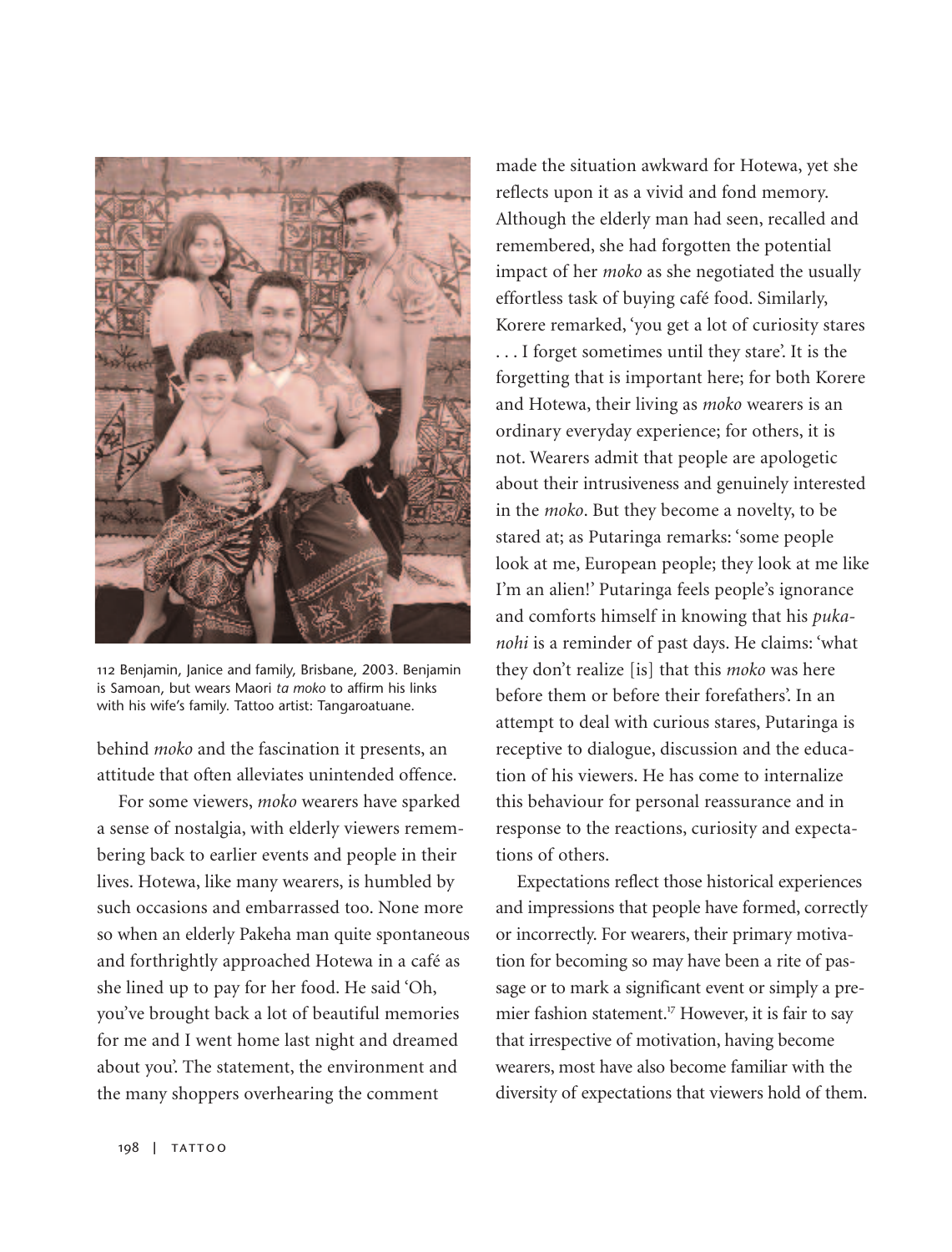

113 Waiteahoaho Te Ruki, of Te Kawa, Aotearoa / New Zealand, aged in her 50s; tattoo artist, Rangi Skipper.

When Ngarahu took her *moko kauae*, she was suddenly elevated to *kaikaranga* – the female ritual chanting role performed during a formal welcome of visitors to her *marae*. On the occasion of being handed this role, she looked about her and noticed a much older Maori woman, not marked, but who was just as capable. Ngarahu approached her and asked her why she hadn't been considered, to which she replied 'No! Because Koro [male grandparent] said I haven't got the number plate!'

The number plate obviously being her *moko kauae*. Ngarahu saw the humour in the comment and came to understand the significance of her *moko* and the expectation to be a cultural leader. Many wearers are expected to be fluent in the Maori language and to have a high degree of cultural competence – an expectation all too familiar for Tiwhana and Putaringa: 'They sort of relate to me as a Kaumatua [Maori elder], just by my facial' [Tiwhana],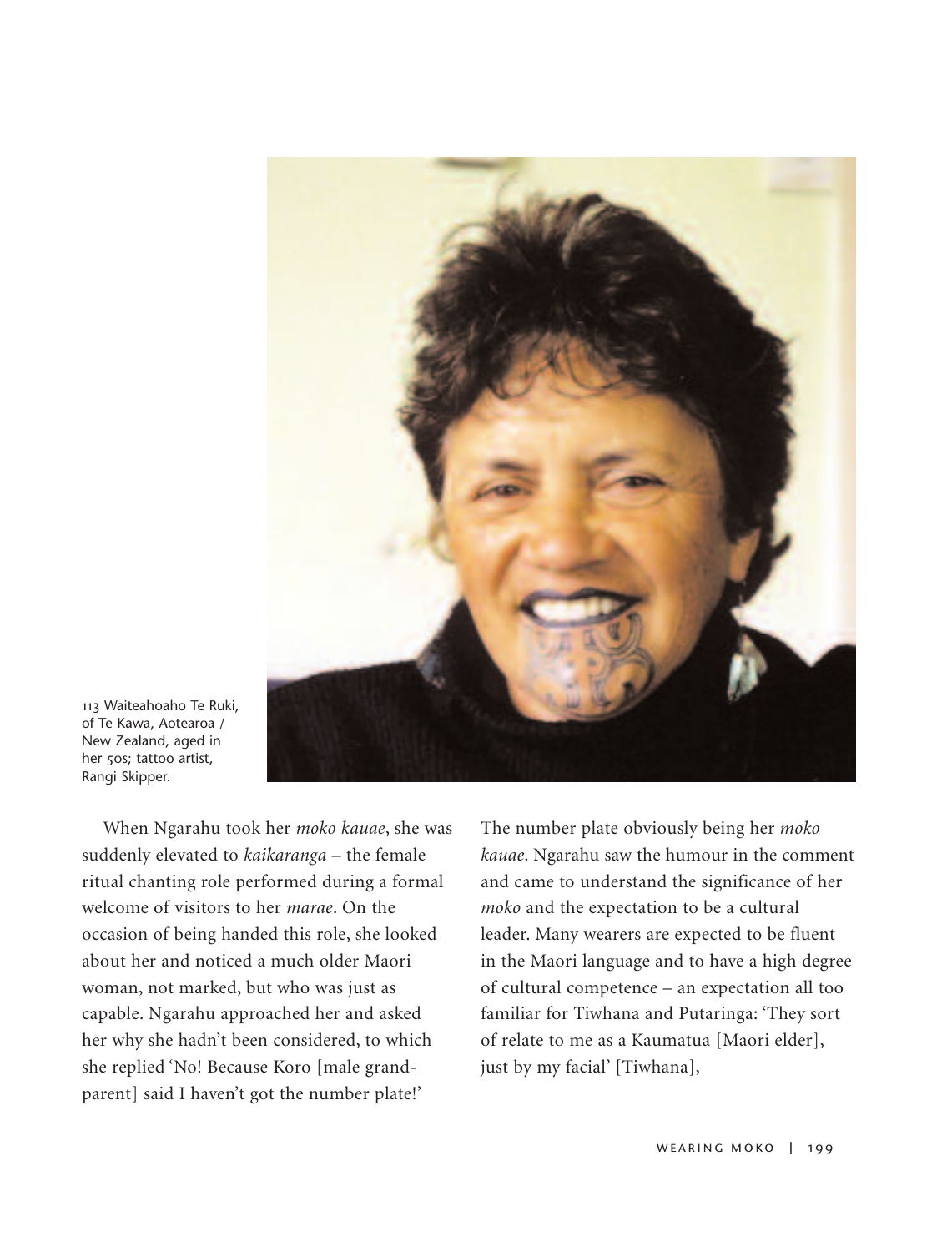for me being young and I wear the *moko*, people have expectations of me . . . they expect me to know everything. [Putaringa]

Rewha, a university graduate with a *pukanohi*, has had similar experiences:

People . . . assume you know heaps. Can sing 500 *waiata* and *Whaikorero*. Lucky some of us can or we'll be blowing the bubble on us if we couldn't.

The transition from being unmarked, to marked is one that takes place relatively rapidly. Some wearers may have obtained their *moko* over a period of hours, while others may have received the work progressively over a period of weeks or months. In contrast, though, becoming culturally and linguistically competent is an age and experience-related process. For young men like Rewha, Putaringa and Tiwhana, the expectations that their cultural communities hold of them are significant, at times burdensome, and often unrealistic. Yet these are the abilities by which their merit, their standing, their worthiness to have *moko*, is judged. Indeed, most Maori elders are doing well to know just 20 *waiata*, let alone 500!

Having felt the weight of expectation, most wearers believe that it is important to have a degree of cultural competency and to demonstrate a commitment towards this end. For the wearer, this commitment serves to counter, or at least hold off, concerns or challenges about merit that viewers may express. Rewha, in a warning to other wearers, succinctly summarizes this when he says: 'You best be on to it!'.

In contemporary Aotearoa-New Zealand,

Maori continue to encounter unfavourable opinions and hostile attitudes based on preformed and unsubstantiated judgements. <sup>18</sup> Prejudice towards Maori and the tattooed face is not a new phenomenon and it continues today. Rewha's encounter with a clothing retailer quick to assume his economic status was revealing. He observed:

I think they must think I'm unemployed or something. They'll always suggest cheaper things for you . . . Appearance is everything [Rewha].

Wearers who live in small rural communities and townships are usually known to others. Viewers see wearers not simply in terms of their changed physical appearance, but as people embedded in family and friendship networks. Although a wearer's physical appearance may have changed, their history has not. Poniania's comments about living in Whakatane, a small seaside town, therefore are not surprising.

Around Whakatane they're used to us. But going to places like Hamilton [a large city] and that . . . They freak all right!

'Freaking' may take all manner of form. It may be an expression of surprise, of astonishment, fear, joy or of curiosity, as Putaringa comments:

I get a lot of good response from Pakeha. A lot of them go to me, 'gee that's beautiful. Well balanced and there's not too much.' That's what they're saying . . . Some *moko* . . . you can't see the person. You can't see the face . . . But with mine you can see my face. You can see who I am.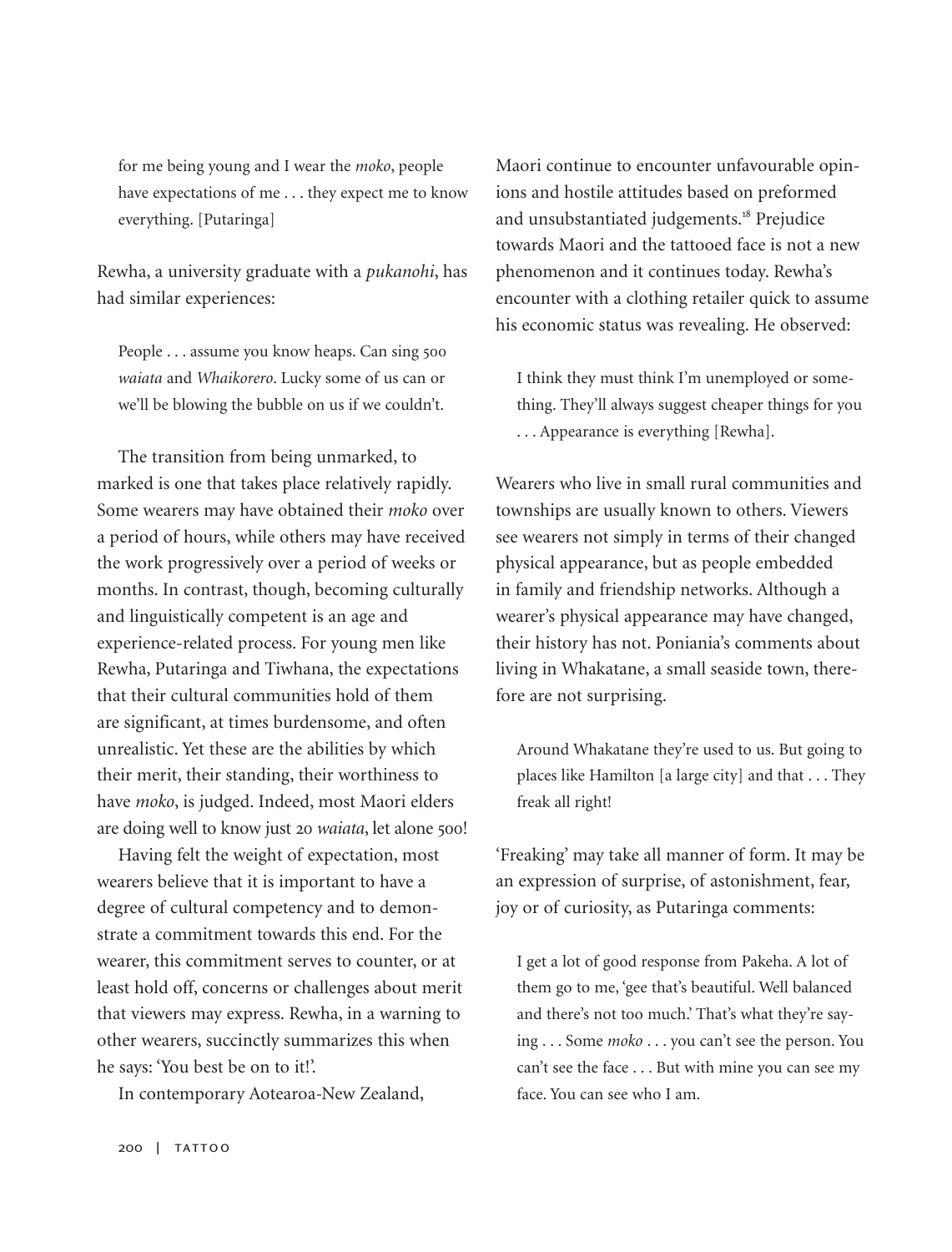

114 Shane Te Ruki of Waitomo, Aotearoa/New Zealand, aged 34; tattoo artist, Rangi Skipper.

This seeing is about difference as well, and how it allures and attracts others. Another male participant, Tiwhana, observes:

Pakeha people think it's too much. They want to come up to me and meet me and some of them are . . . just shy. Whakama. Yeah, but some Pakeha people they come up to me and talk to me. Ask questions.

But what exactly are they being attracted to? Is it the exotic, the erotic, the mystery, the threat, the transgressive, the savage? Not the modern primitive, but the primitive who is actually modern, alive, today?

The tattooing and modification of the face, rather than any other part of the body, can engender for the viewer strong feelings of intimidation, and this was certainly the experience recorded in the historical narrative cited earlier in

this chapter. Putaringa recounts his experience on meeting a Black Power gang affiliate and reports the gang affiliate saying to him: 'Gee you're intimidating with your *moko*!'. For Putaringa, this was a rather ironic statement, considering that the gang affiliate carried symbols of gang association that were just as intimidating, if not more so, than Putaringa's *pukanohi*. When he highlighted this to the gang affiliate, he thought nothing of it in contrast to what he read as 'a face from the past'.

The reactions and feelings of children in seeing their parent, in this case their father with a *pukanohi*, is something that was not spoken about much at all by those wearers we spoke with. Tiwhana was the only person who commented on the reactions of his children, highlighting their need to make adjustments and his desire to help them.

The only thing that really changes in my life is . . . I've got kids. They have to look at me, wake every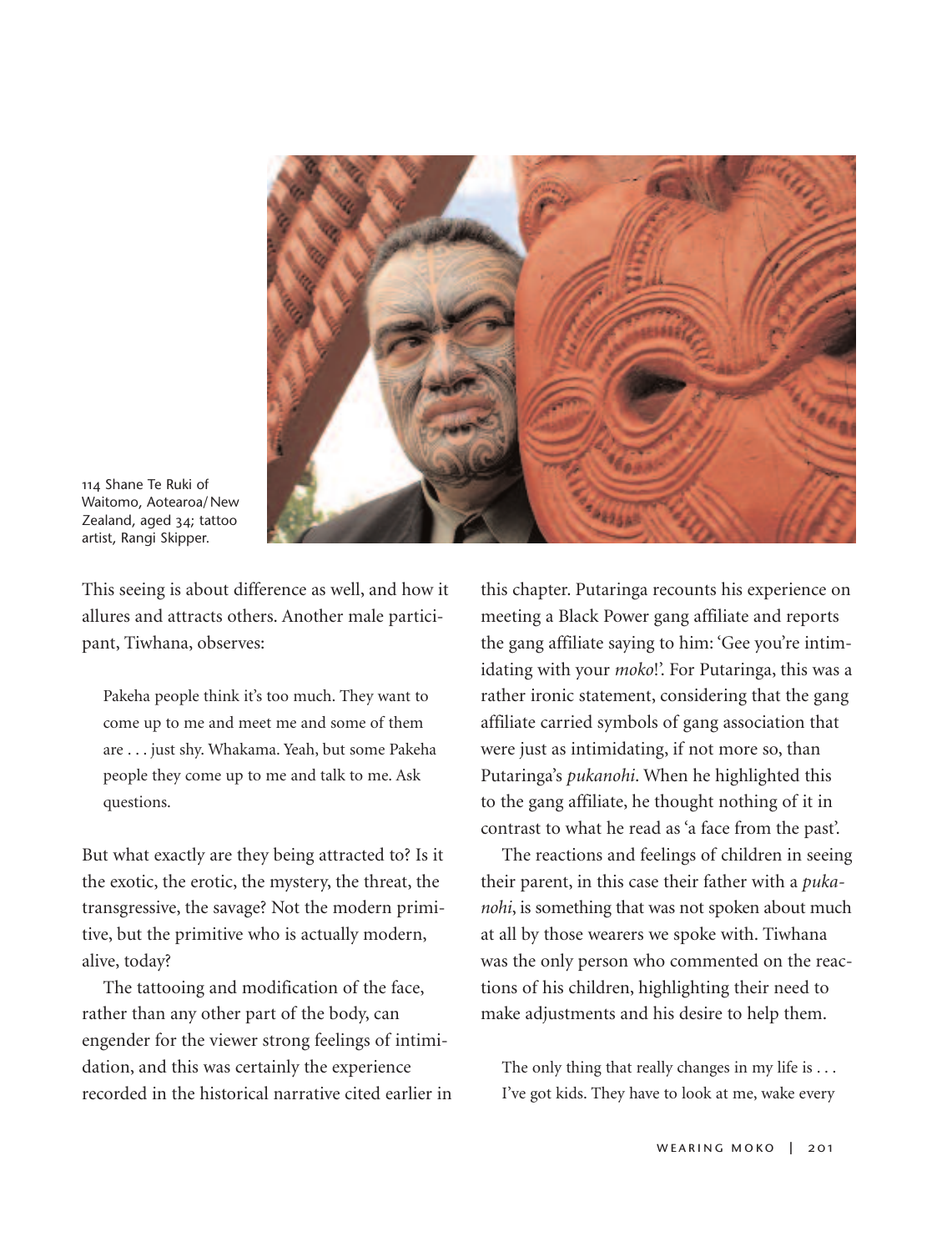

115 Tangaroatuane, the Ngapuhi (Maori) tattoo artist, 2003.

morning and eat with me, sleep with me, bath with me, in a different face. . . . But it's just getting them back to know that their father is still the same person.

There is preliminary evidence to suggest that children are far more accepting and encouraging of the transformations that their parents and

grandparents are choosing than other family members. In this regard, Rewha, a young man, comments:

Their reaction was one of just complete, straight away not even go near it. It was not even, Wow! It was, Oh, how's it going? Turn away and talk to